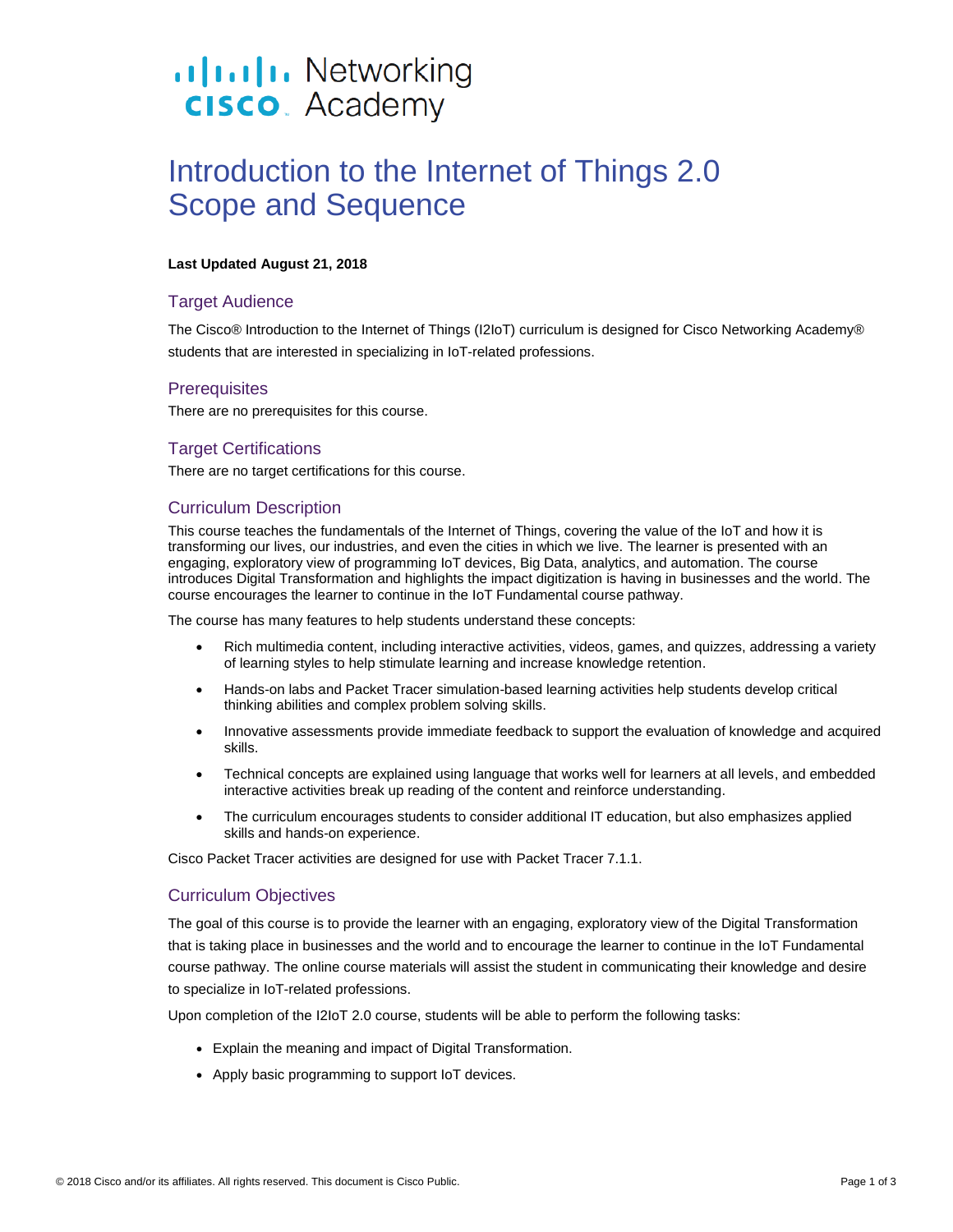- Explain how data provides value to Digital Business and Society.
- Explain the benefits of automation in the digitized world.
- Explain the need for enhanced security in the digitized world.
- Discover opportunities provided by digital transformation.

# Minimum System Requirements

For the best classroom learning experience, we recommend a class size of 12 to 15 students and a ratio of one Lab PC per student. At most, two students can share one Lab PC for the hands-on labs. Some lab activities require the student Lab PCs to be connected to a local network. This course is also offered as a self-learning initiative.

# Lab PC Hardware Requirements

- Computer with a minimum of 4 GB of RAM and 8 GB of free disk space
- High speed Internet access to download software and work with online tools such as Blockly

# Optional Hardware Requirements

In addition to the required labs in this course, there are optional challenge labs which can be completed by students should they wish to explore prototyping in more depth. In order to complete these challenge labs, the student will need to have the following equipment:

- Prototyping Lab Kit (PL-Kit)
- Prototyping Lab App (PL-App) Launcher application
- Prototyping Lab App (PL-App) Image file
- Wired Ethernet or Wi-Fi connection to the local-area network with DHCP
- Raspberry Pi with a power adapter
- Google Chrome or other modern web browser

### I2IoT 2.0 Outline

This course provides a comprehensive introduction to how the interactions of the elements of digitization and the IoT bring value to organizations, businesses, governments, and industries. Students will learn how devices that were previously not connected will become connected, playing an important role in an IoT System. The course will help students understand the roles and responsibilities of IT industry jobs in the IoT and how students can create their own IoT job.

# Chapter Outline

#### **Table 1.** Chapter Outline

| <b>Chapter /Section</b>             | <b>Goals/Objectives</b>                                                             |
|-------------------------------------|-------------------------------------------------------------------------------------|
| Chapter 1. Everything is Connected. | Explain the meaning and impact of Digital Transformation.                           |
| Digital Transformation              | Explain how digital transformation affects business, industry, and our daily lives. |
| Devices that Connect to the IoT     | Configure an IoT device to connect to the network.                                  |